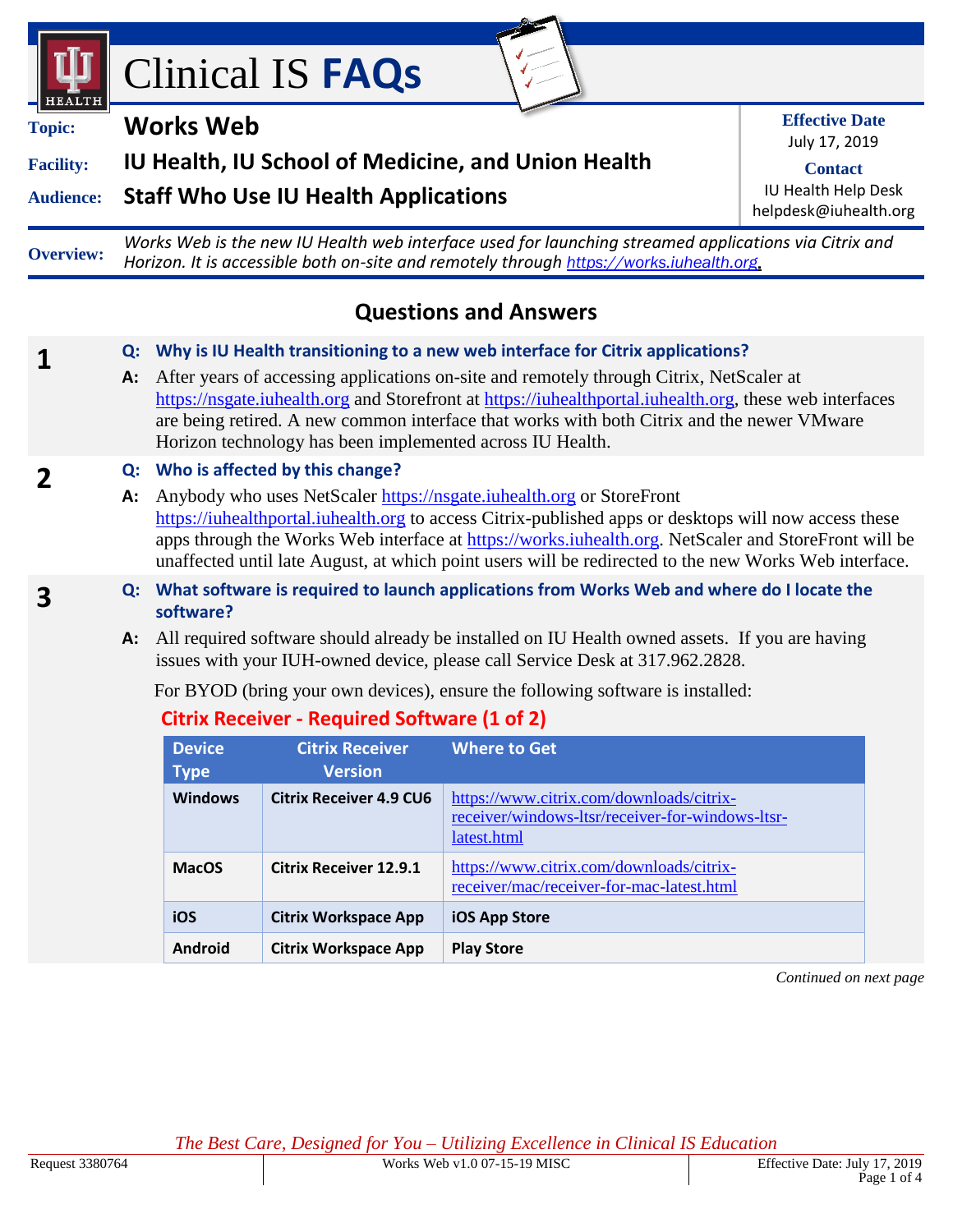# **Questions and Answers** (continued)

#### **3 Horizon Client – Required Software (2 of 2)**

(continued)

**4**

**5**

**6**

| <b>Device</b><br><b>Type</b> | <b>Citrix Receiver</b><br><b>Version</b>                         | <b>Where to Get</b>                                                                                                     |
|------------------------------|------------------------------------------------------------------|-------------------------------------------------------------------------------------------------------------------------|
| Windows                      | <b>VMware Horizon</b><br><b>Client for Windows</b><br>4.10       | https://my.vmware.com/web/vmware/details?downloadGr<br>oup=CART19FQ4_WIN_410&productId=578&rPId=295<br>$\underline{01}$ |
| <b>MacOS</b>                 | <b>VMware Horizon</b><br><b>Client for MacOS</b><br>version 4.10 | https://my.vmware.com/web/vmware/details?downloadGr<br>oup=CART19FQ4 MAC 410&productId=578&rPId=295<br>02               |
| iOS                          | <b>VMware Horizon</b><br><b>Client</b>                           | <b>iOS App Store</b>                                                                                                    |
| Android                      | <b>VMware Horizon</b><br><b>Client</b>                           | <b>Play Store</b>                                                                                                       |

#### **Q: How do I access Works Web?**

**A:** Works Web can be accessed via a web browser of your choice (i.e. Internet Explorer, Chrome, Firefox, etc.) at [https://works.iuhealth.org.](https://works.iuhealth.org/)

#### **Q: Can I access Works Web remotely?**

A: Works Web can be accessed remotely through [https://works.iuhealth.org](https://works.iuhealth.org/) if you are enrolled in Duo for 2-factor authentication. If you are not enrolled in Duo, you may enroll at [https://2fa.iuhealth.org.](https://2fa.iuhealth.org/)

#### **Q: How do I access these resources from my mobile device?**

**A:** The entire Works Web application catalog is accessible on mobile devices enrolled in **Workspace ONE** via the **Workspace** app.



**Note:** See enrollment documentation located on the EUC team page: <https://team.myiuhealth.org/work-toolbox/technology/end-user-compute> under **EUC Resources** > **Device Management Platform - Workspace ONE**.

*Continued on next page*

*The Best Care, Designed for You – Utilizing Excellence in Clinical IS Education*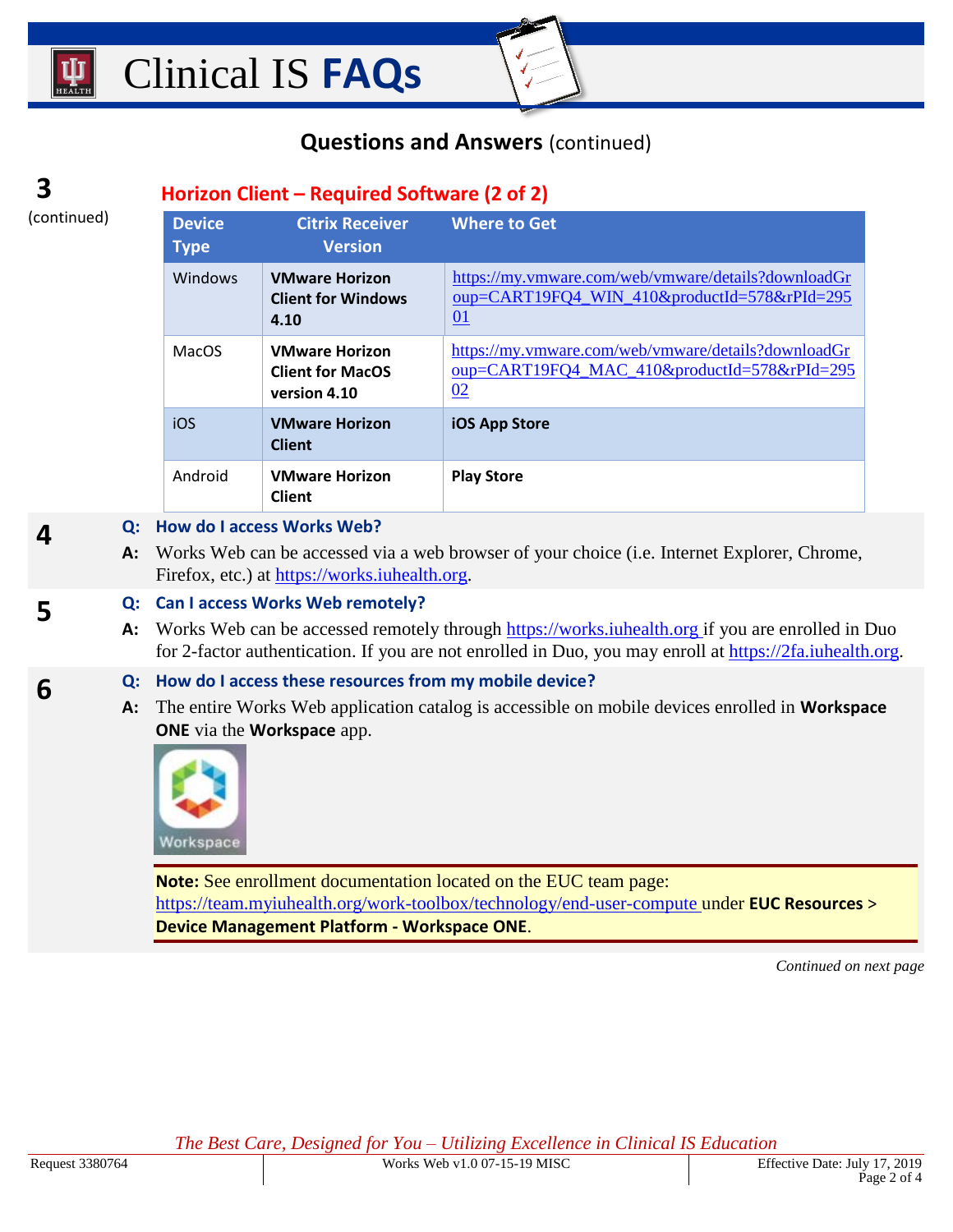# **Questions and Answers** (continued)



**7**

## **Direct link to Workspace ONE Enrollment Guides:**

**Company-Owned Android Device** [https://team.myiuhealth.org/-/media/Team-Member-](https://team.myiuhealth.org/-/media/Team-Member-Portal/Media/End-User-Compute/Device-Management-Platform/Android-Company-Owned-Enrollment.pdf)[Portal/Media/End-User-Compute/Device-Management-Platform/Android-Company-Owned-](https://team.myiuhealth.org/-/media/Team-Member-Portal/Media/End-User-Compute/Device-Management-Platform/Android-Company-Owned-Enrollment.pdf)[Enrollment.pdf](https://team.myiuhealth.org/-/media/Team-Member-Portal/Media/End-User-Compute/Device-Management-Platform/Android-Company-Owned-Enrollment.pdf)

**Company-Owned iOS Device** [https://team.myiuhealth.org/-/media/Team-Member-](https://team.myiuhealth.org/-/media/Team-Member-Portal/Media/End-User-Compute/Device-Management-Platform/Apple-iOS-Company-Owned-Enrollment.pdf)[Portal/Media/End-User-Compute/Device-Management-Platform/Apple-iOS-Company-](https://team.myiuhealth.org/-/media/Team-Member-Portal/Media/End-User-Compute/Device-Management-Platform/Apple-iOS-Company-Owned-Enrollment.pdf)[Owned-Enrollment.pdf](https://team.myiuhealth.org/-/media/Team-Member-Portal/Media/End-User-Compute/Device-Management-Platform/Apple-iOS-Company-Owned-Enrollment.pdf)

**Employee-Owned Android Device** [https://team.myiuhealth.org/-/media/Team-Member-](https://team.myiuhealth.org/-/media/Team-Member-Portal/Media/End-User-Compute/Device-Management-Platform/Android-Employee-Owned-Enroll-and-Unenroll.pdf)[Portal/Media/End-User-Compute/Device-Management-Platform/Android-Employee-Owned-](https://team.myiuhealth.org/-/media/Team-Member-Portal/Media/End-User-Compute/Device-Management-Platform/Android-Employee-Owned-Enroll-and-Unenroll.pdf)[Enroll-and-Unenroll.pdf](https://team.myiuhealth.org/-/media/Team-Member-Portal/Media/End-User-Compute/Device-Management-Platform/Android-Employee-Owned-Enroll-and-Unenroll.pdf)

**Employee-Owned iOS Device** [https://team.myiuhealth.org/-/media/Team-Member-](https://team.myiuhealth.org/-/media/Team-Member-Portal/Media/End-User-Compute/Device-Management-Platform/Apple-iOS-Employee-Owned-Enrollment.pdf)[Portal/Media/End-User-Compute/Device-Management-Platform/Apple-iOS-Employee-](https://team.myiuhealth.org/-/media/Team-Member-Portal/Media/End-User-Compute/Device-Management-Platform/Apple-iOS-Employee-Owned-Enrollment.pdf)[Owned-Enrollment.pdf](https://team.myiuhealth.org/-/media/Team-Member-Portal/Media/End-User-Compute/Device-Management-Platform/Apple-iOS-Employee-Owned-Enrollment.pdf)

#### **Q: How do I save my favorite applications?**

**A:** Applications can be favorited either by

**Option 1:** Click the **Star icon** next to the app (in List view).



Synapse - All Users Citrix

**OPEN** 

# *OR*

**Option 2:** Click **Add to Favorites** (in Tile view).



*Once selected, apps appear in the Favorites section under the Apps tab.*

*Continued on next page*

*The Best Care, Designed for You – Utilizing Excellence in Clinical IS Education*